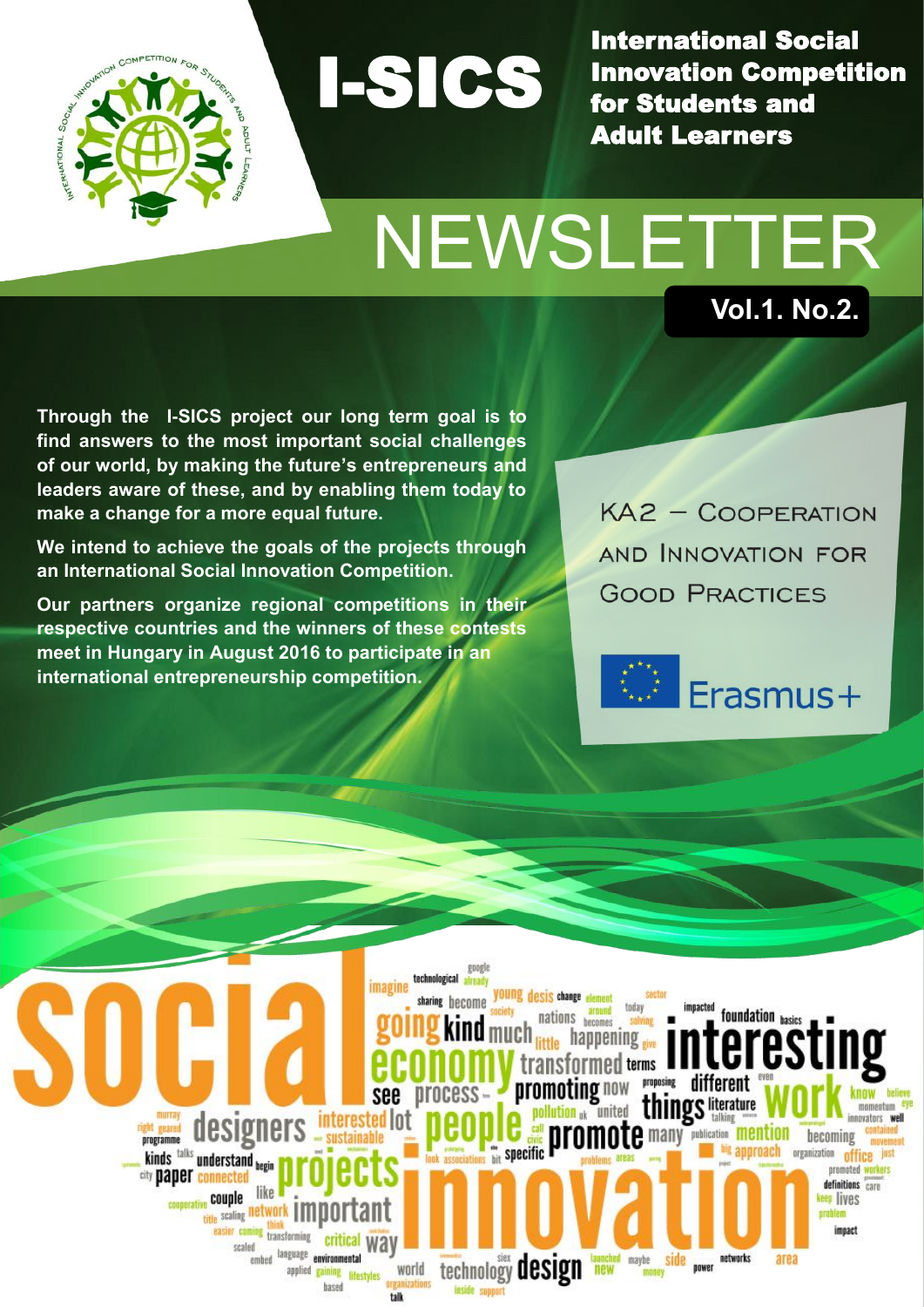

International Social Innovation Competition for Students and Adult Learners

**Social exclusion, poverty, unemployment, aging population, deteriorating environment…** 

### FIGHT AGAINST THEM! APPLY FOR THE COMPETITION, MAKE THE WORLD BETTER WITH YOUR IDEA!

I-SICS

#### **WHAT IS THE TASK?**

**Set out up-to-date and useful ideas (products, services or models) which satisfy needs of society and establish new social cooperations.**

#### **WHO CAN APPLY?**

**University/college students or adult learners above 18 can apply individually or in team maximum number of 3.**

#### **WHEN CAN YOU APPLY?**

**Deadline: 29 February, 2016**

#### **APPLY, BECAUSE YOU CAN...**

**… broaden your knowledge, improve your skills, get new experience, make contacts, try yourself in an international environment, improve your language knowledge, with your idea make the world better and help others!**

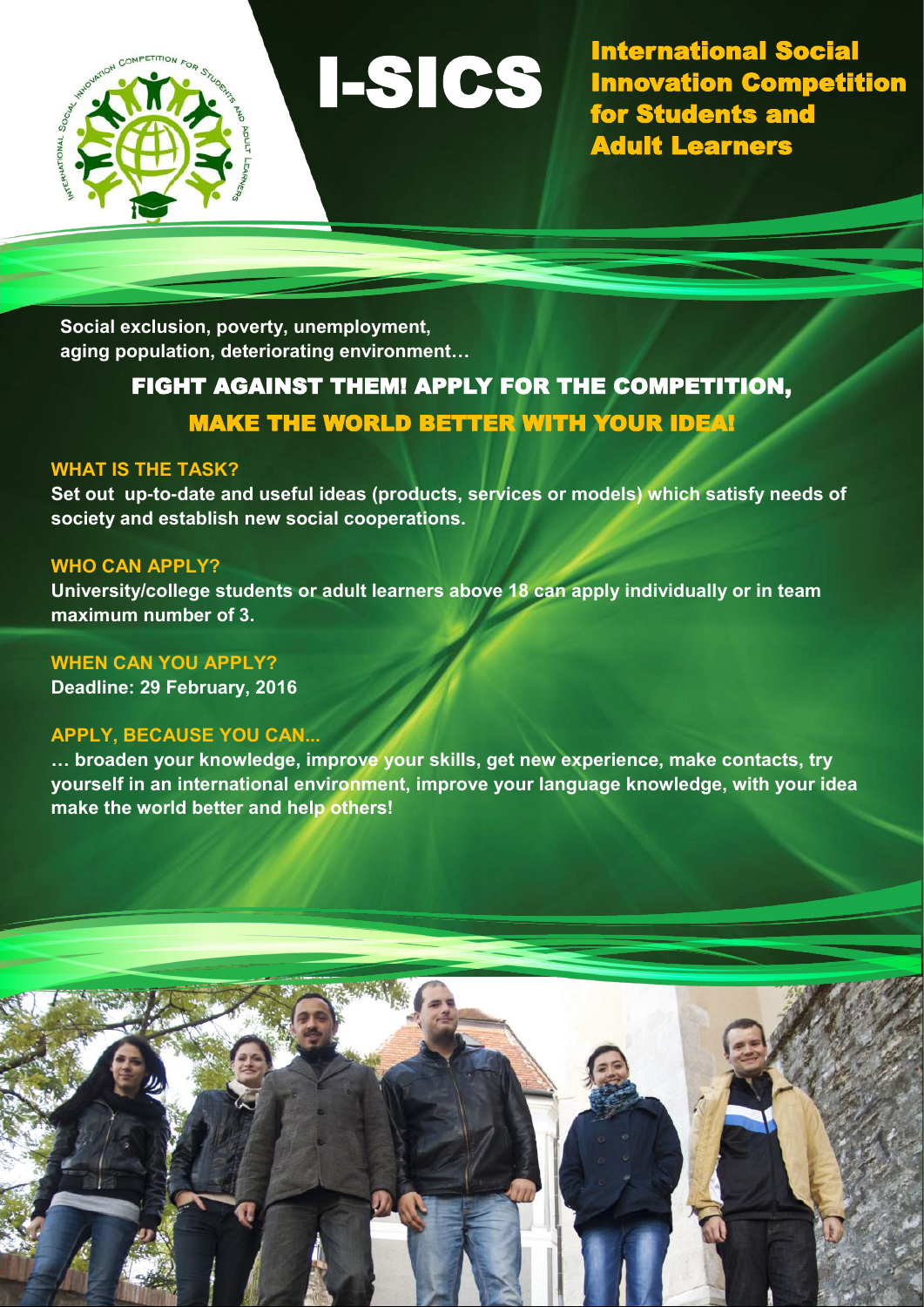## COMPETITION RULES

- **Competitors must be at the age of 18+ and need to be a university student or an adult learner**
- **Students/adult learners need to develop a social business plan at a regional competition**
- **The social business plan can be prepared individually or in team, but every team needs a team leader**
- **Every participant will attend the Social Enterprising Europe (SEE) Project training where attendants will acquire the most important experiences in order to deal with social business planning**
- **Every participant will work together with a mentor who will facilitate the planning process and will prepare competitors for the contest**
- **The 3 best ideas/projects on regional level will compete at the international competition with the other representatives of the regional competitions**
- **The evaluation of the full project plans will be based on the presentation of the projects and on the Social Enterprising Europe (SEE) Project Learning Program**



### IDEAS

**The aim of the competition is to draw attention to the most important social problems, gather ideas relating to social innovation which can be solutions of the problems.**

**We are waiting for ideas which can be useful for the whole Society. Their aim is not getting profit for the individuals, enterprises and investors.**

**If you have any suggestions that can be a solution for social needs and problems then I-SICS is for You!** 

**Fight with your idea against social exclusion, poverty, unemployment, aging population, deteriorating environment, low education, criminality, prejudice, etc.**